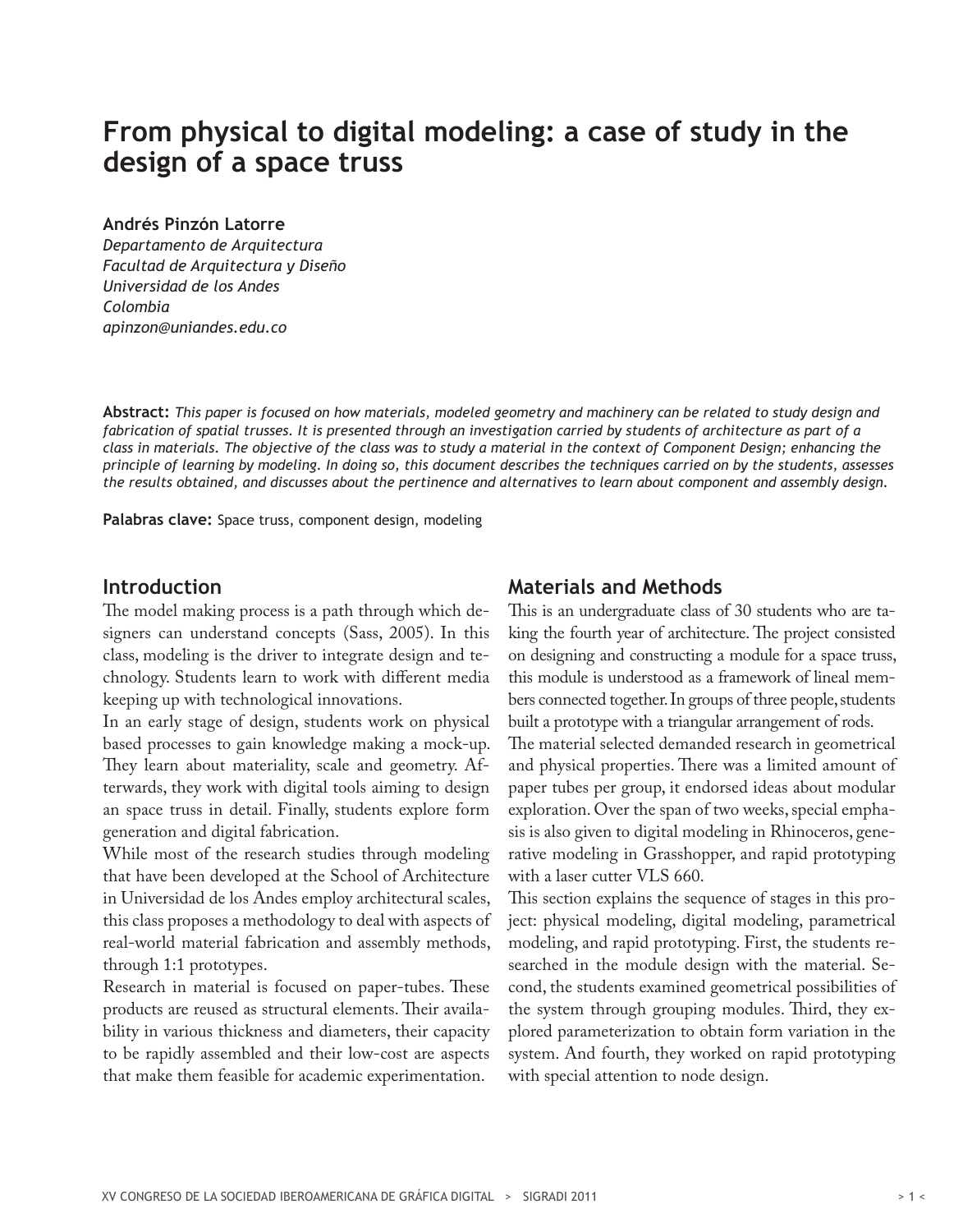## **A. Physical modeling**

At the physical modeling stage, students learn about material and structural constraints that take part in the design and fabrication of a prototype. It engages them with paper tubes and machine processes. These activities are similar to those used in construction to transform this material.

First of all, they research about materiality. A paper tube is an element made of a high graded raw material, and it is manufactured for industrial packaging using a spiral winding process. Because paper is an anisotropic material, the spiral winding process yields a generally anisotropic structure. Its properties vary widely when measured with the direction of the rolling or against it. Therefore, students design and construct a truss module with pin connections, loading tubes only with axial stresses. It permitted to avoid shear stresses on the cross section, and control the main failure modes: "V-buckle" and "sag" collapse.

Second, the students explore load transmission through assembling. There was a limitation in the amount of material. Each group had a 3m tube of 4" of diameter, and a 3m tube of 2" of diameter. They analyzed assemblage of elements with these lengths in a single layer or two layers assembly, managing to dimension edges, and angles in the vertex. The joint of rods had to be assumed to behave as a frictionless hinge, with this in mind, nails, screws and bolts were used as connectors between the tubes and the node.

ted on the previous stage, using Boolean operations to manipulate simple objects and derive more complicated ones. Precision on form features of rods and nodes is achieved through careful component design modeling. Multiplicity in assemblage solutions is obtained through thorough study of detailing.

Second, the students experiment in grouping polyhedrons connecting their edges. The modeled polyhedrons (tetrahedrons or pyramids) were grouped to obtain a particular form. Three shapes were given: a barrel vault, a simple frame, and a two cantilever structure, each student practice on grouping polyhedrons to constitute one of these truss geometries. A modular arrangement of rods permitted to have elements of single length to configure a space frame of desired size and form.

Third, the students focus on solving design variations at the node level. The types of nodes presented in the system are analyzed: corner nodes, one sided nodes, two sided nodes and frame support nodes. There were two main approaches to solve connections between rods. On one hand, nodes were based on Platonic solids with threaded holes in which the tubular sections were screwed. According to the number of rods that converged to the node, a specific solid was employed (i.e. tetrahedron, octahedron, or dodecahedron). On the other hand, nodes were based on interlocking layers in which tubular sections were fixed. According to the number of rods in the joint, two or more surfaces were attached; they were also sustained by friction.



*Fig. 1 Examples of prototypes developed by the students employing paper tubes* 

#### **B. Digital modeling**

At the digital modeling stage, students become skilled in Rhinoceros. First, they learn how to construct appropriately geometry. They model the prototype construc-



*Fig. 2 Digital modeling in Rhinoceros*

### **C. Parametric modeling**

At the parametric stage, students employ Grasshopper. This stage is intended to extend the geometrical possibilities when working with triangular frameworks. The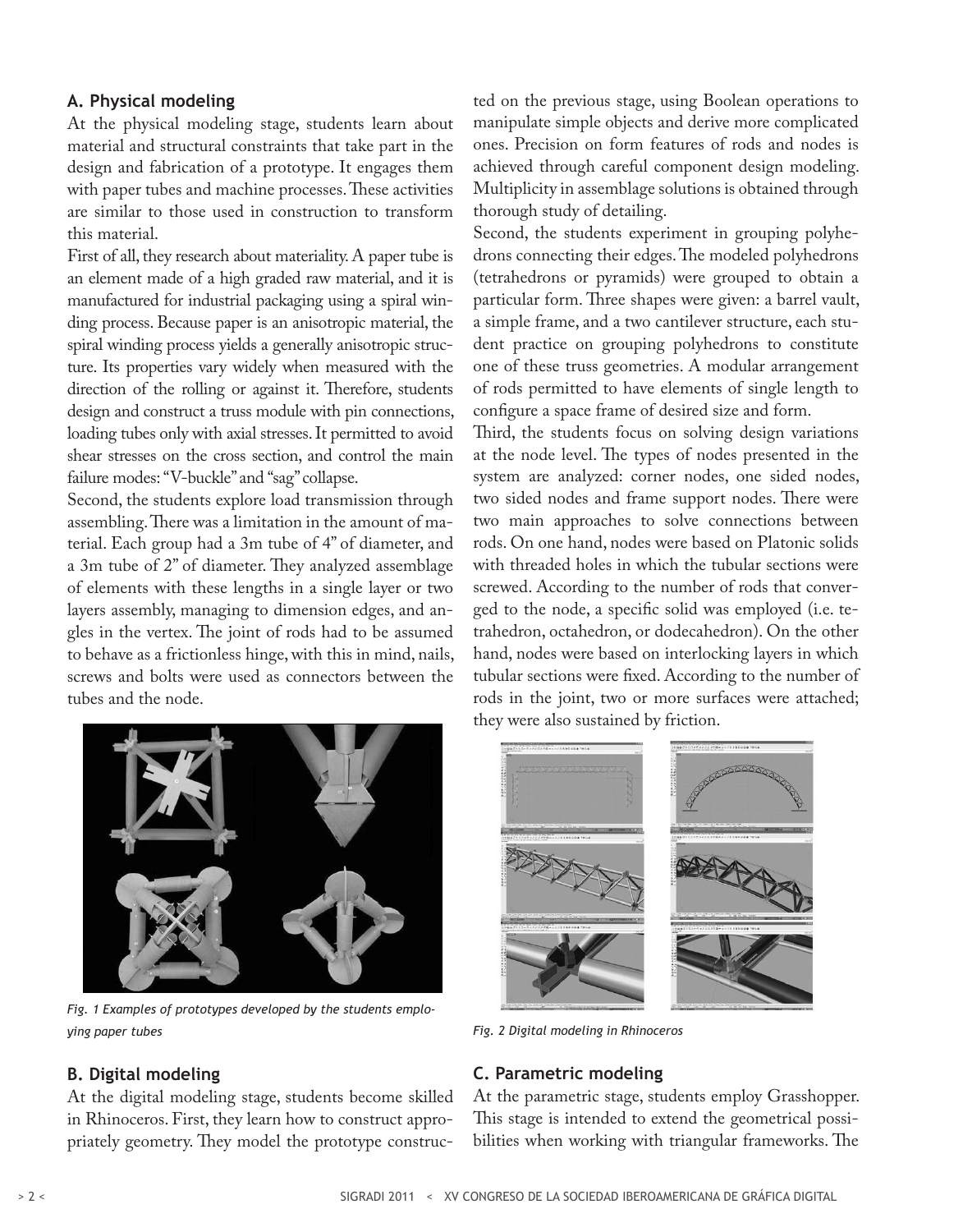data from rods and nodes is used to perform actions that modify the overall geometry of the space frame, i.e. rod length and diameter, or node size and geometry are common parameters that can be controlled. The previous experience in Rhinoceros modeling points, curves, and Booleans becomes the basic knowledge to dispose a set of objects, defining data of parameters or actions in components.

First, students obtain information about the rods located on the top and bottom chords. A component creates points or intervals on the curves of the chords, these become the nodes of the truss. Second, students obtain web members through a component that creates line segments between the intervals of top and bottom chords. In this sense, there is a one-on-one matching algorithm connecting the inputs of the different chords. Finally, they modify curves (changing knot vectors location), or operations (increasing or decreasing the number of intervals) to transform the space truss.

Samples were analyzed according to their structural behavior. This allow students to comprehend that having new forms involve different stress magnitudes. For example, in the cases where span and geometry of the space truss were modified, forces on members changed. With the parametric modeling, they were able of modifying values such as depth of the space truss, and reducing member forces when depth was incremented.



*Fig. 3 Geometrical alternatives for a truss system*

#### **D. Rapid prototyping**

At the rapid prototyping stage, students explore fabrication techniques. In this part, they detail one of the nodes of the space truss system; it is based on the resultant geometry obtained in the parametric modeling. This node model is constrained by material properties and available machinery. Students employ paper tubes on a laser

cutter VLS 660 to fabricate the parts that compose the connection between rods.

Limitations on machinery influenced the construction of the structural union. Students learn to work with architectural parts in full scale; detail design becomes a mater of decomposition. In most cases, strategies to prototype consist in subdividing geometry for fabrication. Furthermore, the work developed in the class examines non-orthogonal connections, and manufacturing processes. At the end, students survey for a more influential role of component design on the overall structural design.



*Fig. 4 Development of a connection fabricated with a laser cutter in wood and MDF sheets* 

## **Results and Discussion**

In design studios, the relationship between architecture and structure tend to be problematic. In various cases, student`s proposals do not apply the technical knowledge taught in building technology courses, and without a comprehension of materials and structures, design lacks integrity. Consequently, this class endorses in their students research skills and teamwork, investigating in component design. Special attention is paid to the materialization of ideas, and the real life experiences through activity-based learning.

In the presented case study, undergraduate students approached to detail design through modeling. The objective of the proposed methodology was to interpret simultaneously different sorts of information, and encouraging new ways of teaching building technology in architecture. Stages were complementary; and students were able to experiment moving from one phase to the next one dealing with aesthetic and technical issues.